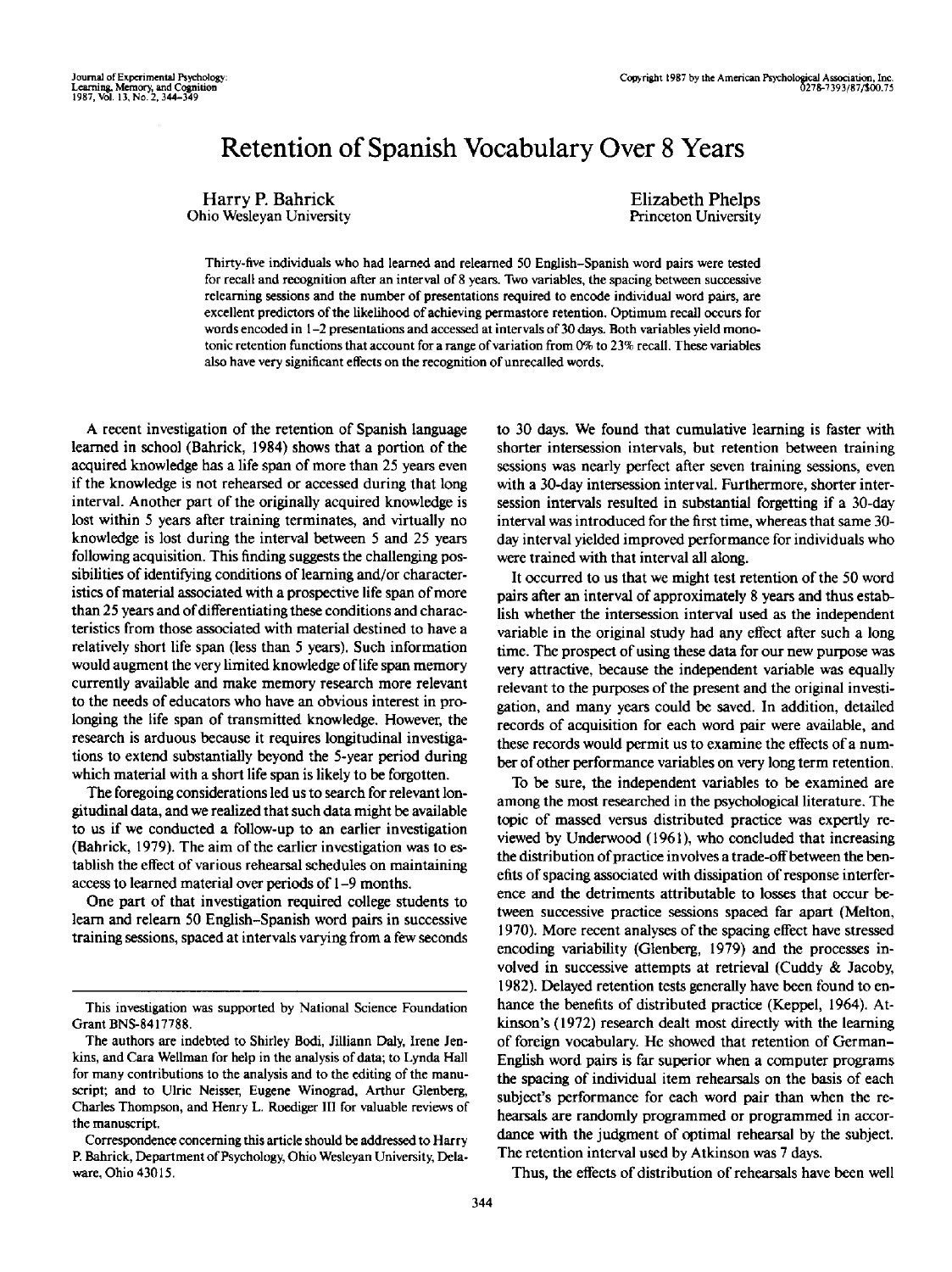established for retention intervals of 2 weeks or less, but not for longer intervals of time. A major goal of the present study was to determine if such effects continue to play a role in establishing memory with a life span of many years.

The plan to use the available data also involved a number of serious problems: (a) the original participants had dispersed and were no longer readily available to us; (b) many of the participants in the original investigation were subjected to a change of the intercession interval after three to seven relearning sessions, and this change would make it more difficult to attribute differences in retention to particular intersession intervals; (c) individuals trained with a given intersession interval varied in the number of successive relearning sessions (ranging from six to nine); and (d) we doubted whether retention of the word pairs after 8 years would be sufficient to warrant the investigation. However, preliminary data, obtained from a few individuals still available to us for testing, convinced us that the investigation had merit in spite of the above concerns, and we decided to go ahead.

#### Method

A brief review of the method used for training subjects in the 1979 investigation is in order. The first training session began with a presentation trial in which 50 English-Spanish word pairs were presented visually, individually at a 5-s rate. The experimenter also pronounced each Spanish word during this first presentation trial. The presentation trial was followed immediately by a test trial in which only the English words were presented visually in random sequence, and the subject was allowed 10 s to pronounce the corresponding Spanish word. A dropout technique was used so that on the following presentation trial only those word pairs that the subject had failed were presented. Alternating test and presentation trials continued until the session ended with the first test trial on which all remaining items were passed.

Subsequent relearning sessions began with a test trial that included all of the 50 word pairs. This trial was again followed by alternating presentation and test trials according to the dropout technique, until all remaining items were passed on a test trial. Thus, the original sessions and subsequent relearning sessions differed in that the original sessions began with a presentation trial, whereas subsequent sessions began with a test trial. Because presentation of an item was contingent on failure to recall that item on the preceding test trial, it was possible for an item to be presented only once, on the initial presentation trial in the first

The interval between successive relearning sessions was a betweensubjects independent variable; the three intervals of interest here are 30

quent relearning sessions.

days, 1 day, and 0 (no interval). Subjects trained with the 0 intersession interval began a new retraining session immediately after the previous session was completed. Intersession intervals were changed for most subjects after five to seven relearning sessions, and one to four additional sessions were administered following the change of the intersession interval. Table 1 summarizes the training conditions for subjects who participated in the present study.

session, provided the item was passed on the initial test trial of all subse-

The original training took place during a period of 14 months, the training of some individuals continued for 8 months, and others were trained in a single session (see Table 1). The follow-up retention tests were administered over a period of 6 months. The average interval from the termination of training to the retention test was approximately 8 years, with a range from 81 to 103 months.

A total of 64 individuals who had served in the original study were sent a letter reminding them of their participation as undergraduates and requesting them to agree to take two additional memory tests. Follow-up letters and phone calls yielded a total of 48 affirmative responses.

Those persons who agreed to participate were sent a questionnaire that inquired about various types of possible exposure to the Spanish language during the 8-year retention interval. Individuals were eliminated if they had resided in Spanish-speaking countries or bilingual areas, or if they had taken formal instruction in the Spanish language. Some of the original participants could not be located; a number failed to reply for unknown reasons, and one was deceased. The yield of 75% is probably a reasonably unbiased sample of the original participants. The yield is quite high because most of the participants were former students of one of the investigators, and they were supportive of his research. Of those willing to be tested, 13 were subsequently eliminated because they had been exposed to the Spanish language during the retention interval or because they failed to return a test. Most of the participants had received hourly pay in the original investigation, but they agreed to serve in the current investigation without pay.

Those who agreed to be tested and survived the rejection criteria were sent a recall test listing the 50 English words. They were asked to respond by writing down the equivalent Spanish words, to do so at their own pace and in any order, to complete the test in one session, and to return the test immediately without consulting any other sources. Five participants who resided in the central Ohio area were tested individually by the investigators. As soon as participants returned their completed recall tests, they were sent recognition tests. The recognition tests listed all of the words (in English) the subject had failed to recall on the

| Primary<br>intersession interval<br>(in days) | No. of sessions<br>prior to change | Changed<br>intersession interval<br>(in days) | No. of sessions<br>after change | N |
|-----------------------------------------------|------------------------------------|-----------------------------------------------|---------------------------------|---|
|                                               |                                    | none                                          |                                 |   |
|                                               |                                    | 30                                            |                                 |   |
|                                               |                                    |                                               |                                 |   |
|                                               |                                    | $30 - 1$                                      |                                 |   |
|                                               |                                    | none                                          |                                 |   |
|                                               |                                    | 30                                            |                                 |   |
|                                               |                                    | 30                                            |                                 |   |
|                                               |                                    | $30 - 1$                                      |                                 |   |
| 30                                            |                                    |                                               |                                 |   |
| 30                                            |                                    | none                                          |                                 |   |

Table 1 *Original Training Conditions of the Participants*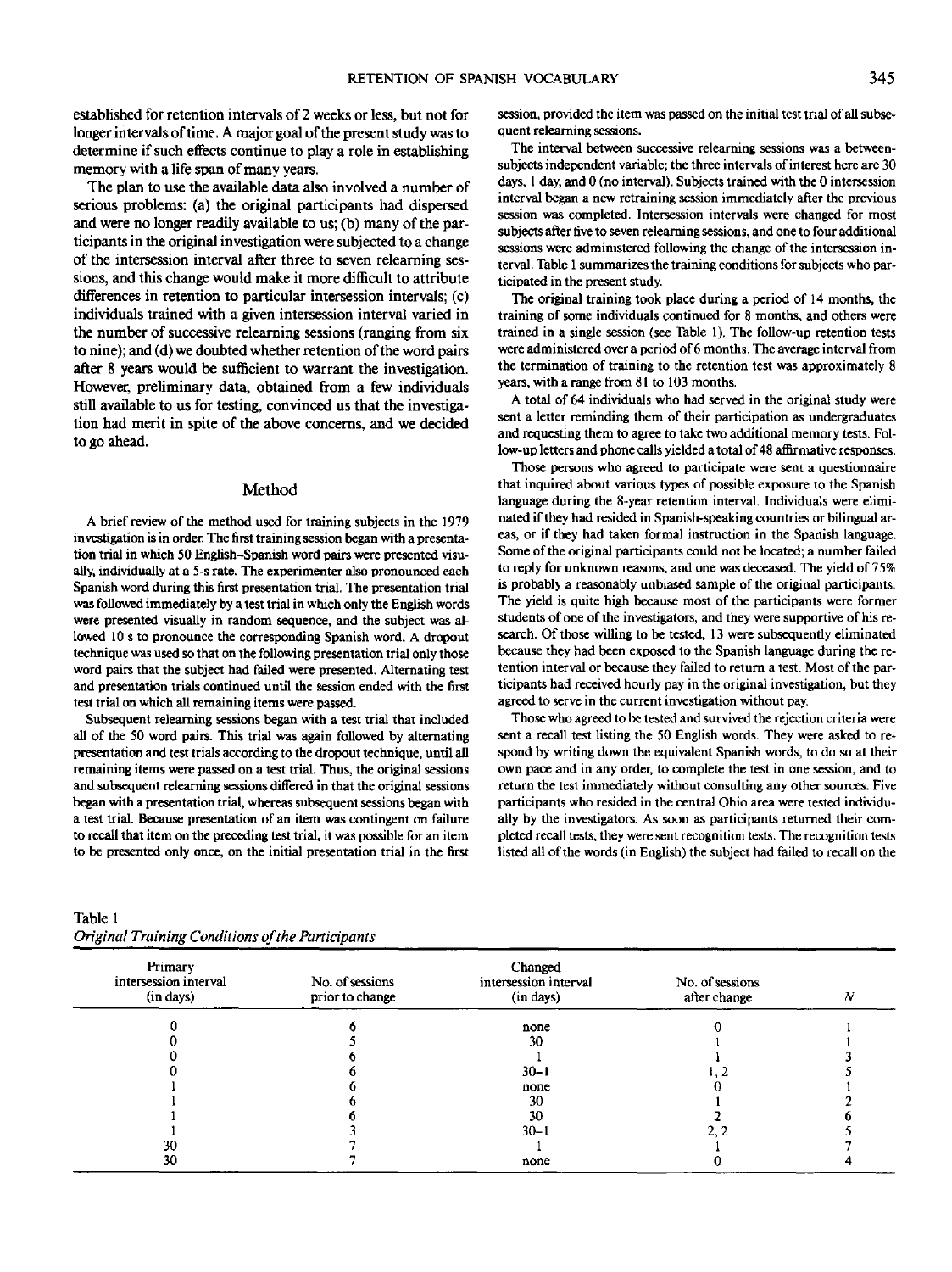recall test, together with five alternative words (in Spanish). The foils were matched with the correct response on part of speech. The instructions required the participants to respond to each word, guessing if necessary.

A control group of individuals who had not participated in the original investigation was recruited to provide a baseline for differentiating memory content established during the original training sessions from content derived incidentally from other sources. The control group was recruited by writing letters to Ohio Wesleyan University alumni who were members of the same graduating classes as the participants in the original investigation. Invitations were extended to individuals who met the criteria applied in the original study. Thus, only persons who had no formal training in the Spanish language and who had not lived in Spanish speaking or bilingual areas were recruited. Volunteers were sent the questionnaires inquiring about exposure to the Spanish language during the years following graduation from college, and the same criteria for rejection were applied as for the participants in the original investigation. Ten individuals met the criteria and agreed to serve in the control group. They were mailed the tests for recall and recognition of the 50 word pairs. Instructions and procedures for this group were the same as those previously described.

### Results and Discussion

Table 1 lists the number of individuals in each original training condition who completed the 8-year retention test. In spite of the variation in the number of retraining sessions and of the changes in the intersession interval, the data permit analysis of the effects of two types of variables on retention: the manipulated variables (e.g., the intervals between successive training sessions) and variables of performance during acquisition (e.g., the record of successes and failures on test trials for individual words).

#### *The Effect of the Intersession Interval*

Recall tests were scored and minor spelling errors were disregarded because participants had originally seen the correct Spanish spelling but had been trained to pronounce rather than spell responses. For this reason, responses were scored as correct if they could be identified phonetically without ambiguity. Recognition tests were limited to questions failed on the recall test. As a result, the respective scores are mutually exclusive; the recognition scores do not include recalled words.

Table 2 gives the mean percentage of responses recalled, the percentage of non recalled words that were recognized, and the percentage of words failed on both tests as a function of the primary intersession interval. The data were analyzed on the basis of the primary interval, without regard to the changes designated in Table 1. Thus, participants who received from six to nine training sessions are grouped together in Table 2. The average number of training sessions varies only slightly across the primary intervals (7.3-7.8); the zero interval is associated with the largest number of sessions.

The data show that the intersession interval has a very important effect on retention after eight years. The recall probability associated with the 30-day interval is 2.5 times the probability associated with the zero interval. The effect on recognition exclusive of recall is much less pronounced.

Although the effects shown in Table 2 are quite large, they almost certainly underestimate the true retention differences at-

#### Table2

| Percentage of Words Recalled, Recognized but Not Recalled,    |  |
|---------------------------------------------------------------|--|
| and Failed as a Function of the Primary Intersession Interval |  |

|                                     |                | % Correct           |                           |
|-------------------------------------|----------------|---------------------|---------------------------|
| Primary<br>intersession<br>interval | Recall<br>test | Recognition<br>test | % Failed on<br>both tests |
| 30 days                             | 15             | 83                  | 14                        |
| I day                               | 8              | 80                  | 18                        |
|                                     | 6              | 71                  | 27                        |
| control                             |                | 62                  | 37                        |

tributable to the three intersession intervals. The underestimation stems from the fact that the primary intersession intervals used in this investigation were modified during training, as shown in Table 1, and these changes are certain to dilute the effects of the primary interval.

Incidental learning as reflected by the performance of the control group makes a trivial contribution to recall performance but a substantial contribution to recognition. Individuals in the control group were able to identify 62% of the Spanish words on the recognition test, probably because most subjects had some knowledge of French or Latin. This knowledge may provide a common root sufficient to identify the correct alternative on a multiple choice test, but it does not permit independent retrieval of the correct response. This interpretation is particularly plausible because no obvious Spanish-English cognates were included among the 50 word pairs.

## *Long- Term Retention as a Function of Word Difficulty During Acquisition*

The acquisition data available from the Bahrick (1979) investigation made it possible to determine each subject's relative ease or difficulty of learning each of the 50 word pairs. We considered several indicants of word difficulty, and all of them yielded similar findings. The most informative indicant is based on the total number of presentation trials an individual subject required to learn and relearn each word. As previously stated, presentation of each word pair was contingent on failure to recall the Spanish response word on the preceding test trial. Thus, the most readily learned words were presented only once during the entire retraining process, provided they were recalled on the initial test trial in all subsequent retraining sessions. Most words required repeated presentations in several retraining sessions before they were mastered by the subject.

The cumulative presentation count is flawed as an indicant of word difficulty because it may be confounded by the variable number of retraining sessions. However, an alternative indicant based upon the average number of presentations per training session proved to be less useful because it yielded distributions of word difficulty that were strongly affected by arbitrary decisions regarding the selection of an appropriate scaling interval. Results obtained from several indicants of word difficulty were quite similar.

The cumulative number of presentations required during training was established for each word learned by each subject,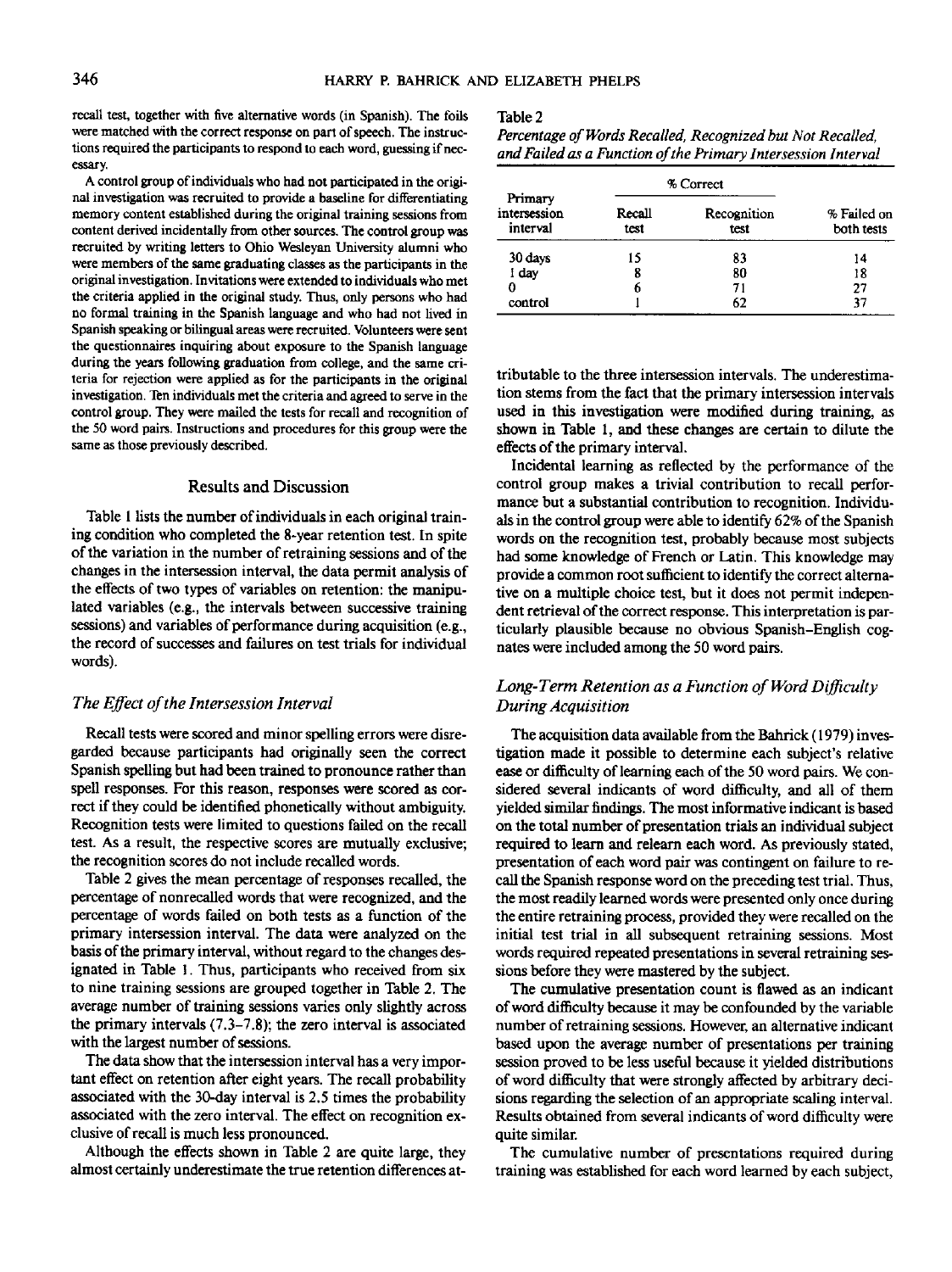| Table 3                                                       |
|---------------------------------------------------------------|
| Probability of Retention Over 8 Years as a Function of Number |
| of Presentations During Training                              |

|             | Number of presentations during training |         |     |         |          |       |
|-------------|-----------------------------------------|---------|-----|---------|----------|-------|
| Measure     | $1 - 2$                                 | $3 - 4$ | 5-6 | $7 - 8$ | $9 - 10$ | $11+$ |
| Recall      | .14                                     | .08     | .07 | .06     | .04      | .02   |
| Recognition | .83                                     | .79     | .74 | .78     | .56      | .63   |
| Failure     | .14                                     | .19     | .24 | .21     | .42      | .35   |
|             | 634                                     | 562     | 254 | 122     | 47       | 81    |

*Note.* One subject's acquisition data were not available for the analysis of number of presentations but were included in that of the effect of retraining interval.

and it was further determined whether the word was recalled, recognized, or failed on the 8-year test. Table 3 presents the recall, recognition, and failure probabilities as a function of the number of presentations during acquisition. These data show that retention 8 years after learning is strongly influenced by the total number of presentations required to reach the successive releaming criteria during acquisition. Furthermore, the table considerably understates the strength of this relation because it combines data for all three intersession intervals used in training. The longer intersession intervals not only yield better retention after 8 years, but also slowed down acquisition, that is, they are associated with a larger number of presentations per word during training. More specifically, the average number of presentations per word pair is 3.0 for the zero intersession interval, 4.0 for the 1-day interval, and 5.5 for the 30-day interval. Combining the data from the three intersession intervals therefore obscures the strength of the effect of relative word difficulty on long term retention. Table 4 shows the full strength of the effect; it gives retention probability as a function of the number of presentations separately for each of the three intersession intervals.

The recall and recognition data in Table 4 were subjected to separate analyses of variance (ANOVAS) that confirmed the statistical significance  $(p < .001)$  of the obvious main effects of intersession interval,  $F(2, 1688) = 22.96$ ,  $MS<sub>c</sub> = .083$  for recall, and  $F(2, 1526) = 20.56$ ,  $MS_r = 164$  for recognition; number

Table 4

*Probability of Retention as a Function of the Intersession Interval and the Number of Presentations During Acquisition*

| Intersession          | Acquisition presentations |             |         |     |  |
|-----------------------|---------------------------|-------------|---------|-----|--|
| interval<br>(in days) | $1 - 2$                   | $3 - 4$     | $5 - 6$ | 7+  |  |
|                       |                           | Recall      |         |     |  |
| 0                     | .09                       | .03         | .02     | .00 |  |
|                       | .15                       | .06         | .03     | .01 |  |
| 30                    | .23                       | .15         | .14     | .07 |  |
|                       |                           | Recognition |         |     |  |
| 0                     | .78                       | .66         | .62     | .54 |  |
|                       | .84                       | .80         | .76     | .72 |  |
| 30                    | .92                       | .92         | .78     | .71 |  |

| Table 5                               |  |
|---------------------------------------|--|
| Probability of Recall for the 10 Most |  |
| Freauently Recalled Words             |  |

| Intersession          |         | Acquisition presentations |     |
|-----------------------|---------|---------------------------|-----|
| interval<br>(in days) | $1 - 2$ | 4–                        | 5+  |
| 0                     | .24     | .05                       | .17 |
|                       | .36     | .28                       | .20 |
| 30                    | .48     | 47                        | .33 |

of presentations during acquisition,  $F(3, 1688) = 15.37$ ,  $MS_e =$ .083 for recall, and  $F(3, 1526) = 13.57$ ,  $MS_e = 0.164$  for recognition; and the interaction between the two, *F <* 1.0 for both recall and recognition.

The recall data in Table 4 indicate monotonic functions for both rows and columns. The magnitude of the effects is impressive, especially when considering that an interval of 8 years is involved, that the manipulation of the intersession interval is imperfect, and that the degree of control over other variables (e.g., retention testing conditions) does not meet the standards typically observed in laboratory investigations.

The recall data in Table 4 indicate trade-offs between the manipulated intersession interval and the word difficulty variable. Words acquired in one or two presentations with a zero intersession interval are recalled with about the same probability as words acquired in seven or more presentations with the 30-day interval. Because the manipulation of the intersession interval was flawed, the effects attributable to that variable are probably underrepresented in the table, and this underestimate also affects estimates of trade-off between the two variables.

The effects on recognition of nonrecalled words are also large, but chance success and incidental learning account for a base performance of approximately 62% correct. The experimental effects must be interpreted in relation to this control.

We wanted to establish to what extent results of the study were affected by the difficulty level of individual word pairs, defined on the basis of the number of subjects who recalled each word after 8 years. Figure I shows the distribution of word difficulty based upon this indicant. It can be seen that the best retained words were recalled by about one third of the subjects; 22 words were so difficult that they were recalled by no subject or by only one subject. The effect of the independent variables cannot be established for the most difficult words because their recall frequency is too low, but Table 5 shows the effects for the 10 most frequently recalled words. Clearly, recall probabilities are higher in Table 5 than in Table 4, but the effects of the intersession interval and the number of presentations during training are comparable in the two tables.

The present results show that approximately 10% of vocabulary learned and relearned in six to nine successive sessions can still be recalled 8 years later. A large portion of the nonrecalled words can be identified on recognition tests. More important, the three intersession intervals used in this study affect recall after 8 years by a factor of at least 2.5 to 1, with the 30-day interval yielding the best performance.

The effect of speed of learning of individual words is even more impressive. Fourteen percent of words acquired in one or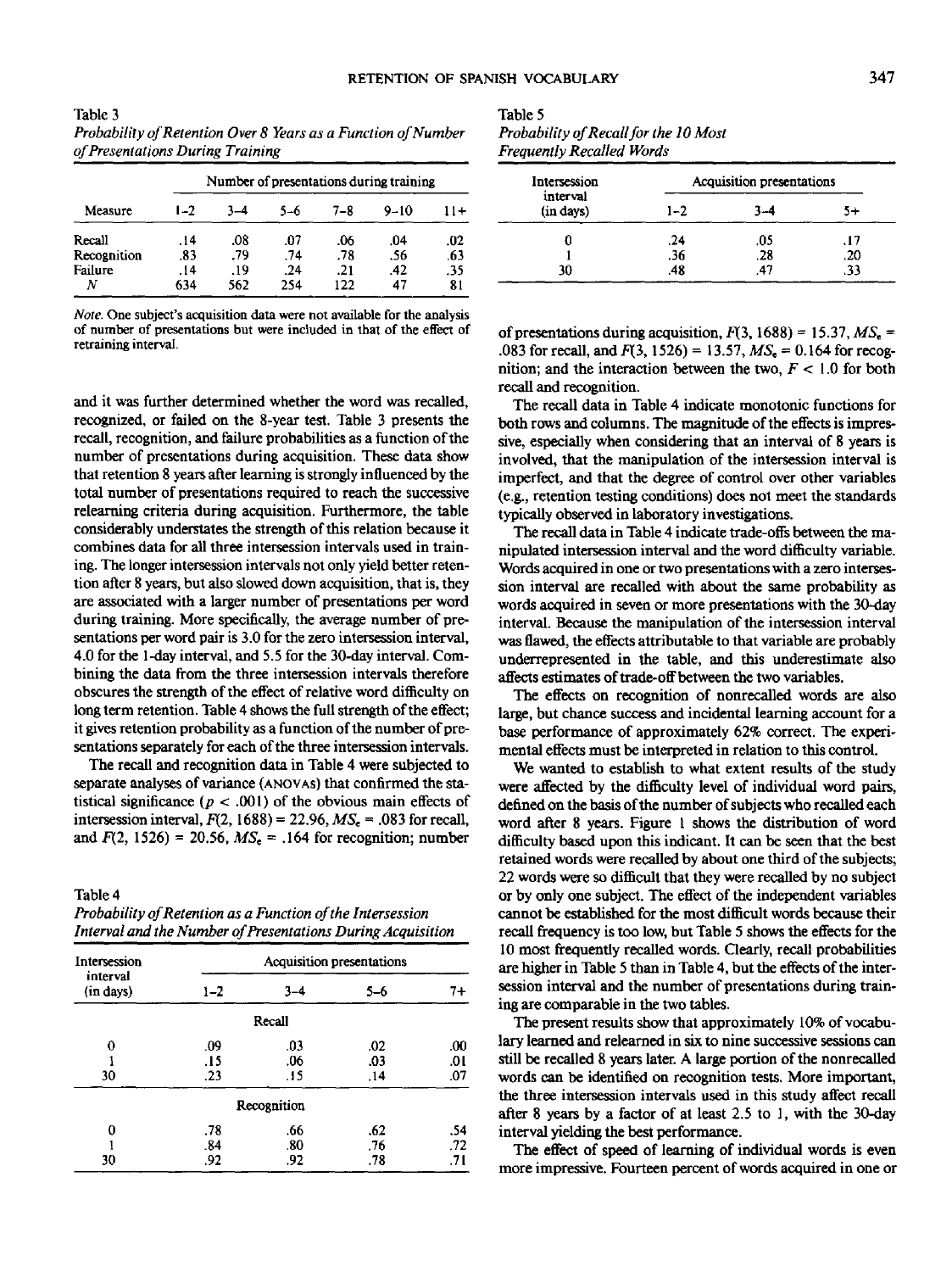

*Figure I,* Frequency distribution of 8-year recall for 50 word pairs.

two presentations are still recalled after 8 years, but only *2%* of words acquired in more than ten presentations are recalled. This is true in spite of the fact that training for all words was terminated on the basis of the same criterion within each session.

It has been known for a long time, of course, that spaced practice yields superior retention (Cain & Willey, 1939) and that terminating practice at a common criterion yields better retention for target items that are learned more quickly (Underwood, 1966, p. 548). However, the available literature offers no information about the persistence or the magnitude of such effects after intervals of many years. The present data show that the combined effects of the intersession interval and the presentation trials account for a range of variation from 0% to 23% recall for the least favorable versus the most favorable condition.

## *The Implications/or Permastore Retention*

Results from Bahrick (1984) show that Spanish vocabulary acquired in high school or college courses will be recallable for more than 25 years if the vocabulary is not lost during the first 5 years following training. This finding holds even for material not rehearsed during the 25-year retention interval. The term *permastore* is used to designate unrehearsed memory content with a life span in excess of 25 years. There is no guarantee, of course, that the words recalled after an interval of 8 years in the present investigation will still be recalled after an interval of 25 years. However, such a result is probable, because the 1984 data

are based on the same type of material and on the performance of more than 800 individuals whose training occurred under a considerable variety of conditions.

Other conclusions from the Bahrick (1984) investigation can be examined more directly. The 1984 data indicate that permastore longevity of individual target items is determined by conditions of acquisition and is relatively independent of conditions encountered during the retention interval. This conclusion was based on the fact that the proportion of original knowledge retained for more than 25 years varies greatly among subjects, and this variation is predictable on the basis of the level of original training (number of Spanish courses taken and grades received), but is largely independent of the conditions during the retention interval. The 1984 investigation is based upon cross-sectional, rather than longitudinal, data, and conclusions regarding variables that affect the fate of individual target items may be questioned on that basis (Neisser, 1984). The present data are longitudinal; that is, they relate retention of individual words to the original training record for these same words. The longitudinal data are definitive; that is, they leave no doubt concerning the decisive role of conditions of acquisition (including training variables and Stimulus  $\times$  Subject interaction effects) in the determination of the life span of the individual target items. Specifically, it is now clear that 8-year retention probability is greatly enhanced for words that are well encoded in one or two presentations (a Stimulus  $\times$  Subject interaction effect) and are subsequently accessed several times at intervals of 30 days (a training variable). Equally frequent access at shorter intervals is